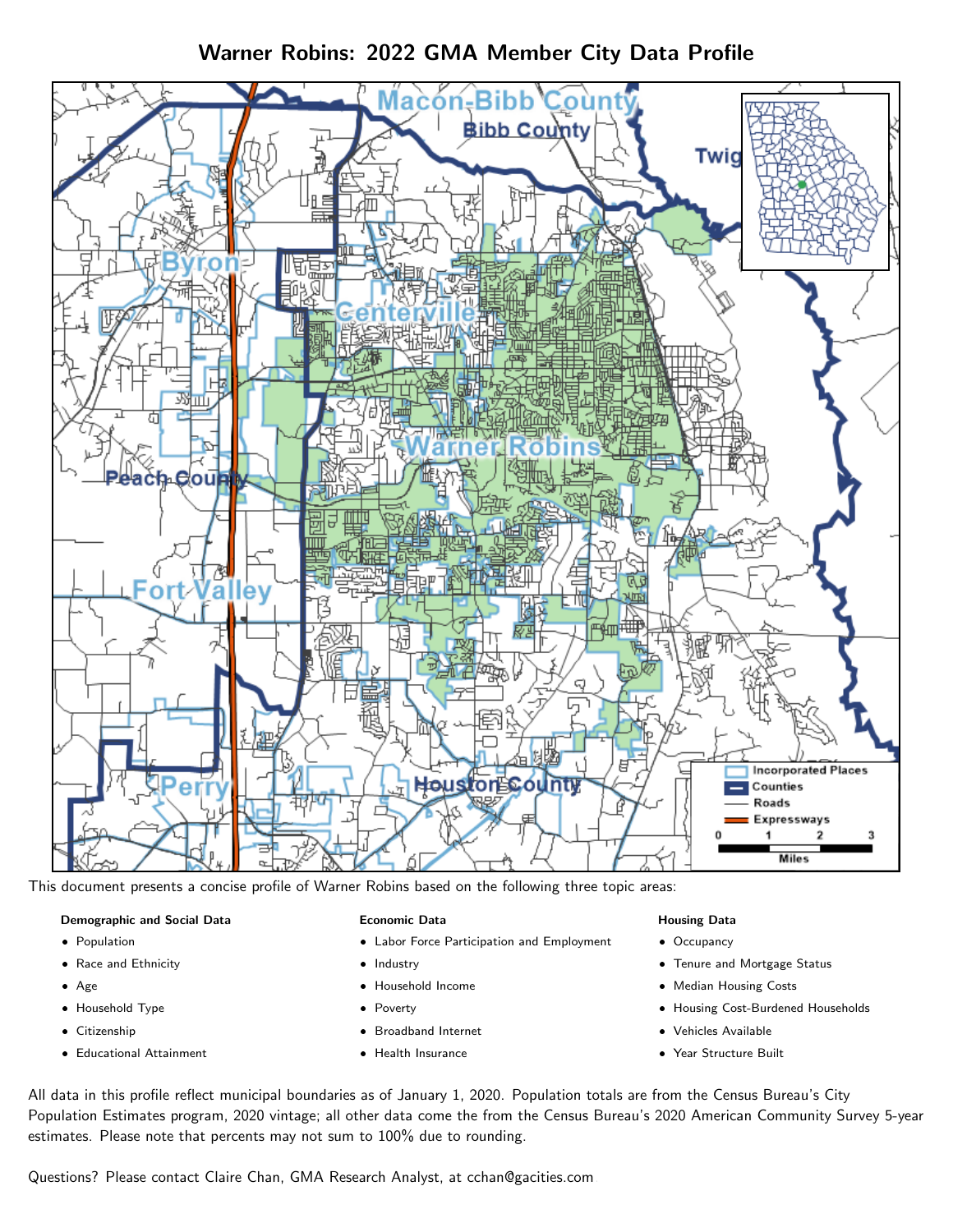# Warner Robins: Demographic and Social





**Citizenship** 



Source: American Community Survey, 2020 5-year estimates, table B05002 Source: American Community Survey, 2020 5-year estimates, table B15002

## Race and Ethnicity



Source: U.S. Census Bureau, City Population Estimates, 2020 vintage Source: American Community Survey, 2020 5-year estimates, table B03002

# Household Type



Source: American Community Survey, 2020 5-year estimates, table B01001 Source: American Community Survey, 2020 5-year estimates, table B11001

## Educational Attainment



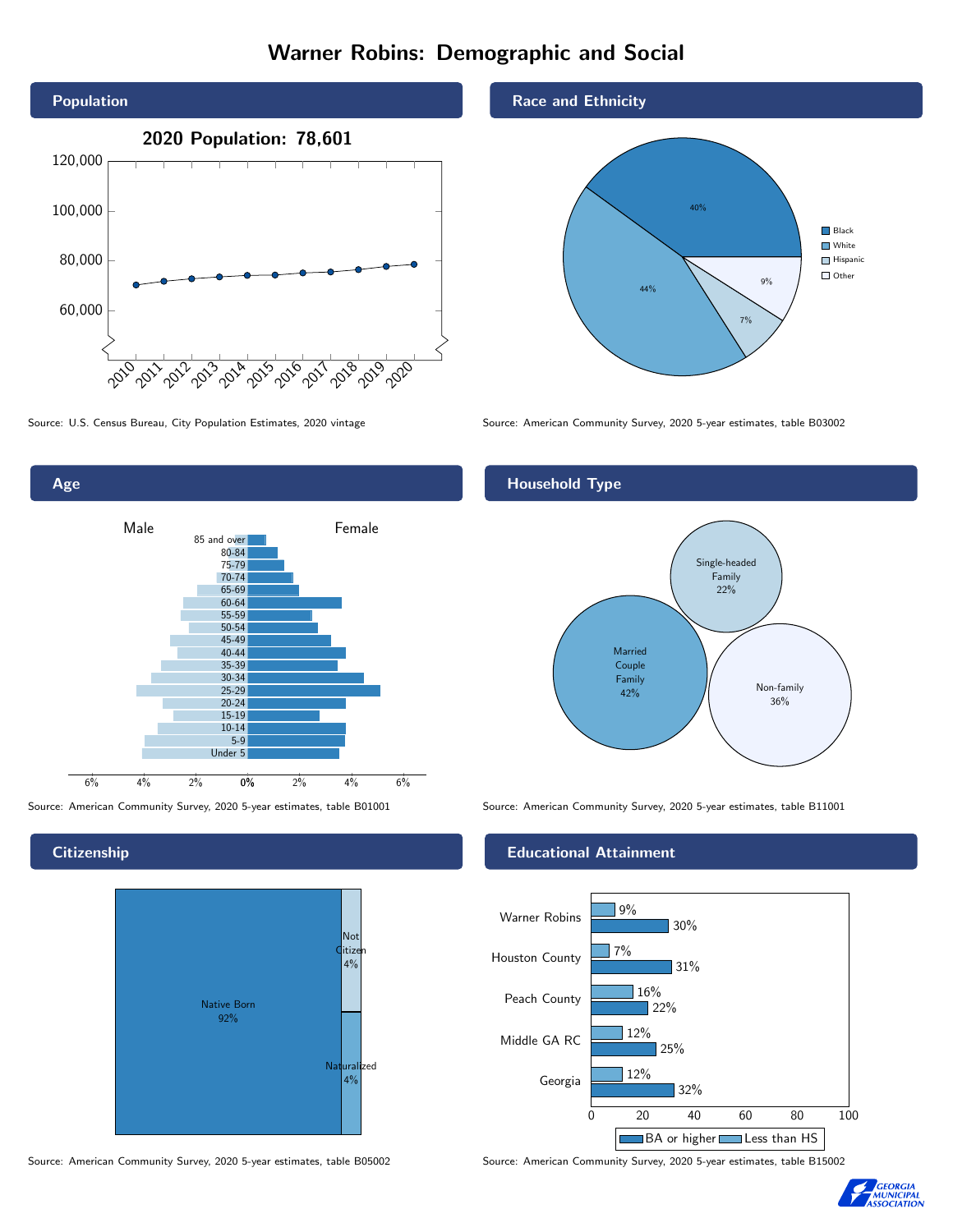# Warner Robins: Economic





Source: American Community Survey, 2020 5-year estimates, table B23001 Note: Unemployment rate is based upon the civilian labor force.

## Industry

| Agriculture, forestry, fishing and hunting, and mining      | $0\%$ |
|-------------------------------------------------------------|-------|
| Construction                                                | 4%    |
| Manufacturing                                               | 7%    |
| <b>Wholesale Trade</b>                                      | $1\%$ |
| Retail Trade                                                | 14%   |
| Transportation and warehousing, and utilities               | 5%    |
| Information                                                 | $2\%$ |
| Finance and insurance, real estate, rental, leasing         | 6%    |
| Professional, scientific, mgt, administrative, waste mgt    | 9%    |
| Educational services, and health care and social assistance | 23%   |
| Arts, entertainment, recreation, accommodation, food        | 11%   |
| service                                                     |       |
| Other services, except public administration                | $4\%$ |
| Public administration                                       | 14%   |

Source: American Community Survey, 2020 5-year estimates, table C24030



Source: American Community Survey, 2020 5-year estimates, tables B19013 and B19025 Source: American Community Survey, 2020 5-year estimates, table B17010



#### Health Insurance



Source: American Community Survey, 2020 5-year estimates, table B28002 Source: American Community Survey, 2020 5-year estimates, table B18135